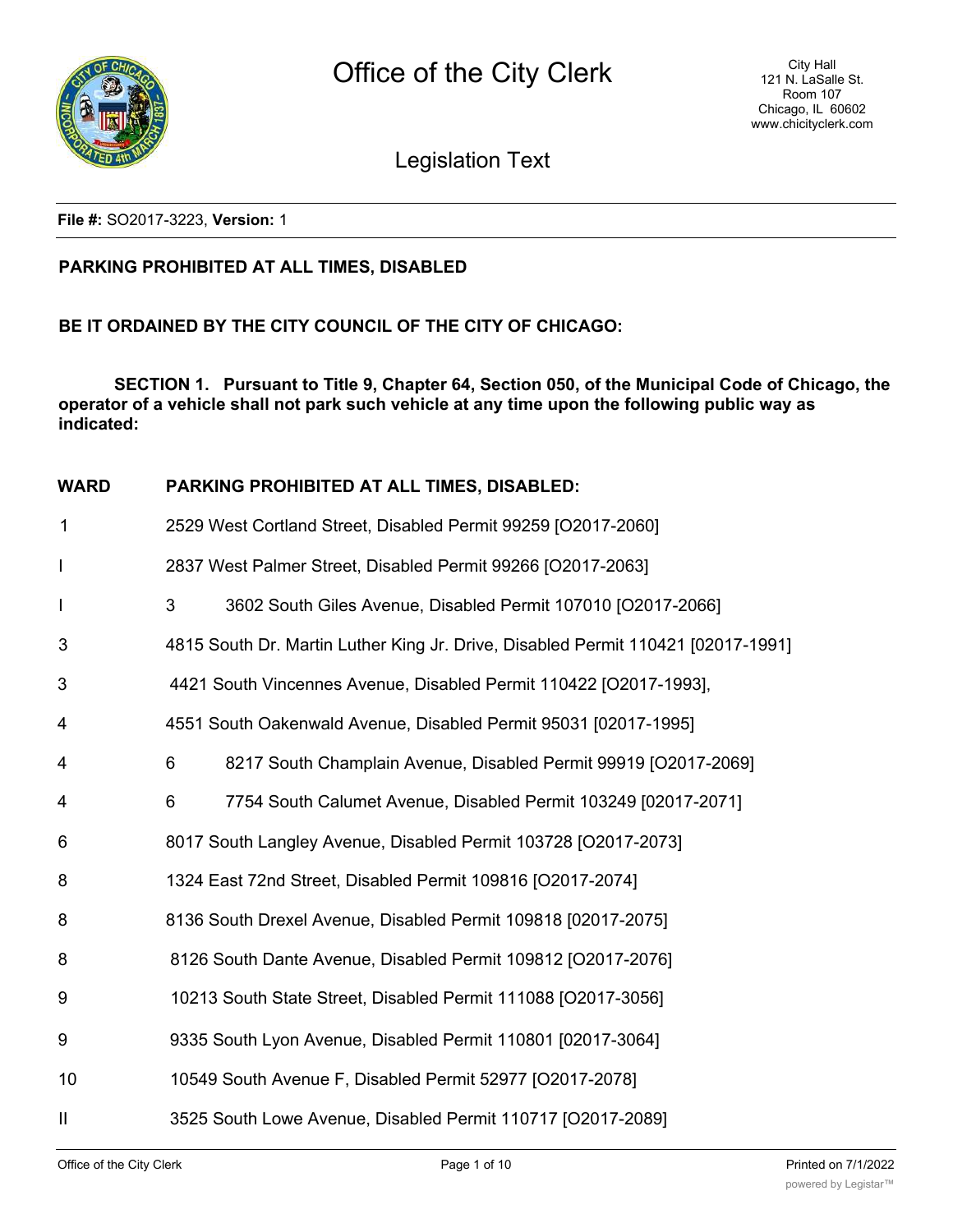| 11          | 2617 South Emerald Avenue, Disabled Permit 110715 [O2017-2092]               |  |  |  |
|-------------|------------------------------------------------------------------------------|--|--|--|
| 11          | 11<br>1163 West 25th Street, Disabled Permit 101712 [02017-2094]             |  |  |  |
| 11          | 2827 South Keely Street, Disabled Permit 110663 [O2017-2095]                 |  |  |  |
| 12          | 2554 West 39th Place, Disabled Permit 94319 [02017-2104]                     |  |  |  |
| 12          | 1921 West 34th Place, Disabled Permit 101751 [02017-2111]<br>12 <sup>°</sup> |  |  |  |
| <b>WARD</b> | PARKING PROHIBITED AT ALL TIMES - DISABLED CONT'D:                           |  |  |  |
| 12          | 2632 West 24th Street, Disabled Permit 107902 [02017-3157]                   |  |  |  |
| 13          | 5557 South Tripp Avenue, Disabled Permit 110621 [O2017-2117]                 |  |  |  |
| 13          | 13<br>6843 South Kenneth Avenue, Disabled Permit 110616 [O2017-2118]         |  |  |  |
| 13          | 13<br>3910 West 69th Place, Disabled Permit 110625 [O2017-2123]              |  |  |  |
| 13          | 6018 South Kolmar Avenue, Disabled Permit 107521 [02017-2124]                |  |  |  |
| 13          | 6200 South Menard Avenue, Disabled Permit 110627 [02017-2125]                |  |  |  |
| 14          | 4519 South Springfield Avenue, Disabled Permit 104250 [02017-2126]           |  |  |  |
| 14          | 3316 West 57th Street, Disabled Permit 100450 [02017-2127]<br>14             |  |  |  |
| 14          | 5210 South Leamington Avenue, Disabled Permit 107525 [02017-2128]            |  |  |  |
| 14          | 5147 South Narragansett Avenue, Disabled Permit 100453 [02017-2129]          |  |  |  |
| 14          | 4449 South Spaulding Avenue, Disabled Permit 104244 [02017-2130]             |  |  |  |
| 14          | 4734 South Kildare Avenue, Disabled Permit 94711 [02017-2131]                |  |  |  |
| 14          | 5130 South Mulligan Avenue, Disabled Permit 104235 [02017-2132]              |  |  |  |
| 14          | 4546 South Harding Avenue, Disabled Permit 35908 [02017-2133]                |  |  |  |
| 15          | 6228 South Wood Street, Disabled Permit 106713 [02017-2135]                  |  |  |  |
| 15          | 15<br>4314 South Rockwell Street, Disabled Permit 109629 [02017-2136]        |  |  |  |
| 15          | 4405 South Campbell Avenue, Disabled Permit 109616 [O2017-2137]              |  |  |  |
| 15          | 4345 South Wolcott Avenue, Disabled Permit 109588 [O2017-3057]               |  |  |  |
| 15          | 4333 South Wood Street, Disabled Permit 101458 [02017-3069]                  |  |  |  |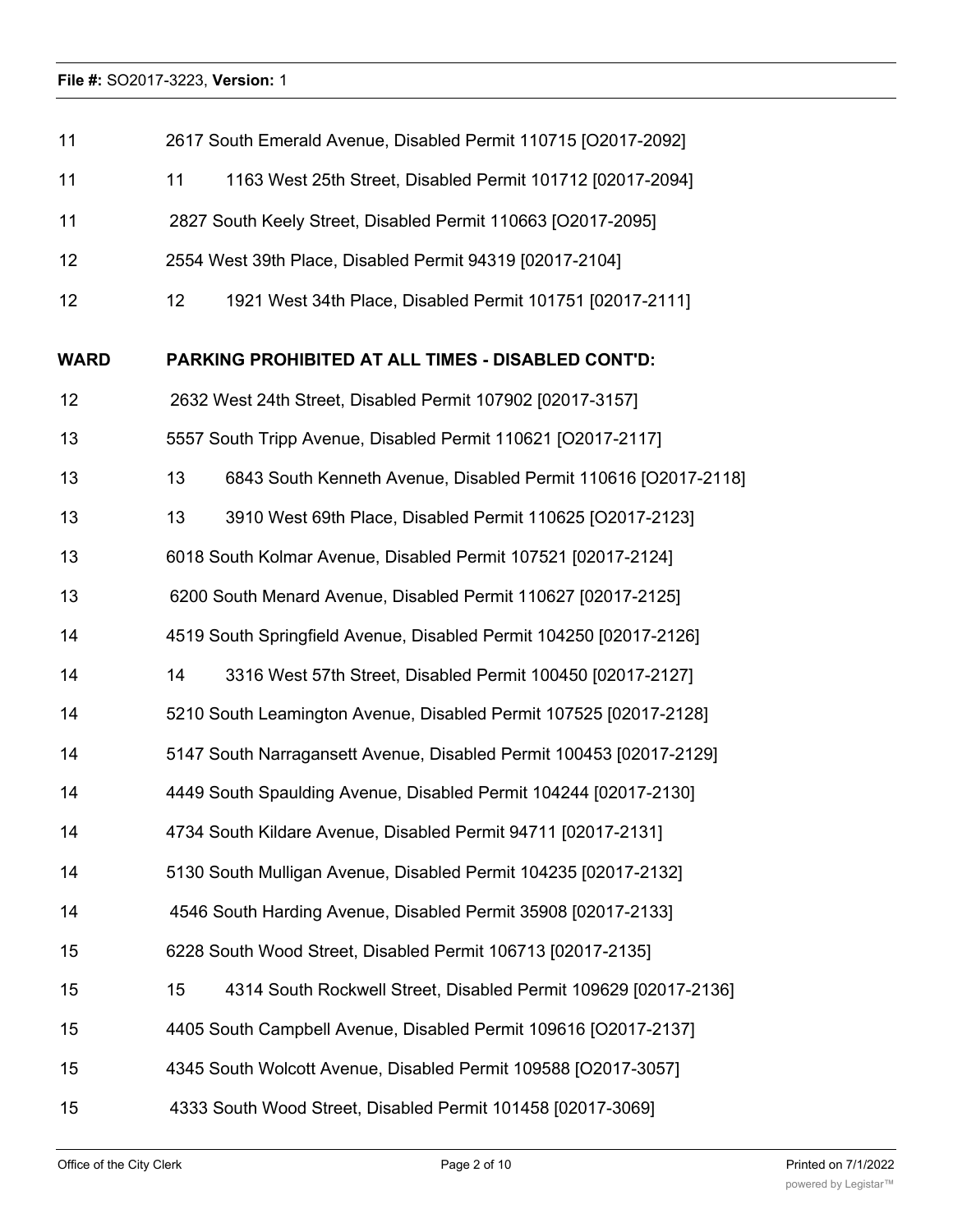| 16          | 5945 South Francisco Avenue, Disabled Permit 102397 [02017-3059]     |  |  |  |
|-------------|----------------------------------------------------------------------|--|--|--|
| 16          | 6041 South Mozart Street, Disabled Permit 107004 [02017-3065]        |  |  |  |
| 17          | 6624 South Sacramento Boulevard, Disabled Permit 102583 [02017-2139] |  |  |  |
| 17          | 17<br>1746 West 71st Street, Disabled Permit 107363 [02017-2140]     |  |  |  |
| 17          | 7929 South Carpenter Street, Disabled Permit 107320 [02017-2141]     |  |  |  |
| 17          | 8034 South Honore Street, Disabled Permit 102814 [02017-2142]        |  |  |  |
| 17          | 6321 South Mozart Street, Disabled Permit 104211 [02017-2143]        |  |  |  |
|             |                                                                      |  |  |  |
|             |                                                                      |  |  |  |
| <b>WARD</b> | <b>PARKING PROHIBITED AT ALL TIMES - DISABLED CONT'D:</b>            |  |  |  |
| 17          | 7647 South Eggleston Avenue, Disabled Permit 107349 [02017-2144]     |  |  |  |
| 17          | 6921 South Wolcott Avenue, Disabled Permit 106994 [02017-2145]       |  |  |  |
| 17          | 7635 South Sangamon Street, Disabled Permit 107206 [02017-2146]      |  |  |  |
| 17          | 6518 South California Avenue, Disabled Permit 106038 [02017-3063]    |  |  |  |
| 18          | 7930 South Francisco Avenue, Disabled Permit 107483 [02017-2147]     |  |  |  |

- 18 3337 West 84th Place, Disabled Permit 107477 [02017-2149]
- 3325 West 84th Street, Disabled Permit 107487 [O2017-2150]
- 18 ' 7252 South Whipple Street, Disabled Permit 107488 [02017-2151]
- 7347 South Albany Avenue, Disabled Permit 10958 [02017-2152]
- 7719 South Troy Street, Disabled Permit 107479 [O2017-2153]
- 8217 South Campbell Avenue, Disabled Permit 110697 [O2017-3068]
- 735 West 50th Place, Disabled Permit 108002 [O2017-1996]
- 8906 South Paulina Street, Disabled Permit 107962 [02017-1944]
- 21 8310 South May Street, Disabled Permit 106071 [02017-1945]
- 1415 West 90th Street, Disabled Permit 107965 [02017-1997]
- 8542 South Aberdeen Street, Disabled Permit 107029 [02017-1998]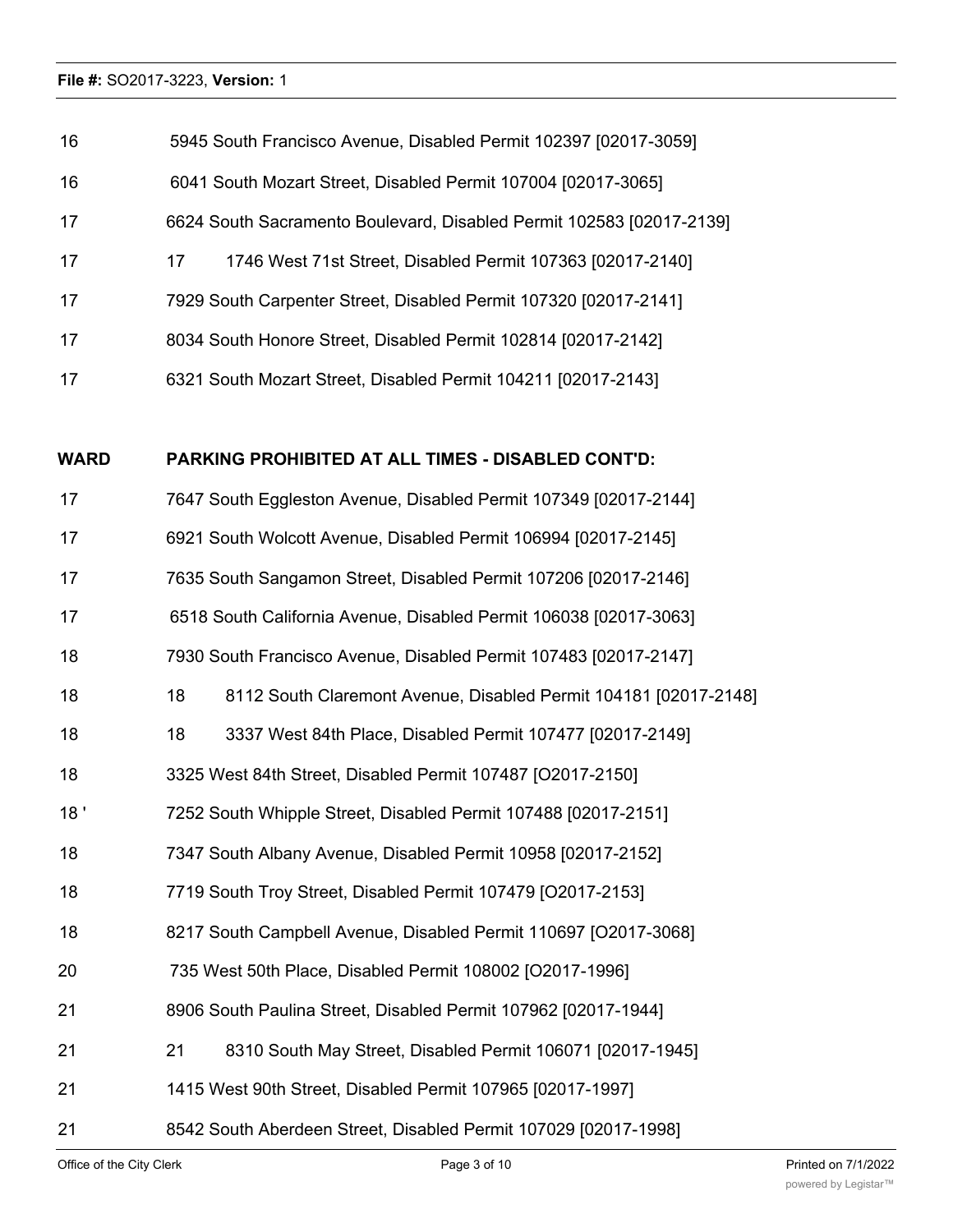| 21   | 8052 South Green Street, Disabled Permit 107980 [02017-2000]                    |
|------|---------------------------------------------------------------------------------|
| 22   | 4626 South Lavergne Avenue, Disabled Permit 107790 [02017-2154]                 |
| 23   | 3740 West 56th Place, Disabled Permit 110060 [02017-2155]                       |
| 23   | 23<br>3807 West 56th Street, Disabled Permit 110059 [02017-2157]                |
| 23   | 5423 South Newcastle Avenue, Disabled Permit 110023 [O2017-2158]                |
| 23   | 5742 South Menard Avenue, Disabled Permit 110025 [O2017-2159]                   |
| 23   | 5527 South Mason Avenue, Disabled Permit 106503 [02017-2161]                    |
| 23   | 6144 South Spaulding Avenue, Disabled Permit 110057 [02017-2163]                |
| 23   | 3531 West 66th Street, Disabled Permit 110056 [02017-2164]                      |
|      |                                                                                 |
| WARD | PARKING PROHIBITED AT ALL TIMES - DISABLED CONT'D:                              |
| 23   | 5337 South Natchez Avenue, Disabled Permit 110027 [02017-2165]                  |
| 23   | 5153 South Kolmar Avenue, Disabled Permit 106518 [O2017-2167]                   |
| 23   | 3450 West 66th Place, Disabled Permit 106983 [02017-2169]                       |
| 23   | 6628 West 64th Street, Disabled Permit 110022 [02017-2171]                      |
| 24   | 2651 West 22nd Place, Disabled Permit 96534 [02017-3070]                        |
| 24   | 1811 South Millard Avenue, Disabled Permit 10928 [02017-3081]                   |
| 24   | 4035 West Cullerton Street, Disabled Permit 103150 [02017-3161]                 |
| 24   | 1814 South Fairfield Avenue, Disabled Permit 110081 [02017-3162]                |
| 26   | 1506 North Ridgeway, Disabled Permit 109780 [02017-2176]                        |
| 26   | 1721 North Kedvale Avenue, Disabled Permit 109763 [O2017-2178].                 |
| 26   | 3949 West North Avenue, Disabled Permit 105547, sign to be posted at 1535 North |
|      | Pulaski Road [02017-2180]                                                       |
| 26   | 2618 West Rice Street, Disabled Permit 105654 [02017-2181]                      |
|      |                                                                                 |

- 1704 North Ridgeway Avenue, Disabled Permit 109767 [O2017-2182]
- 1652 North Keystone Avenue, Disabled Permit 104274 [02017-2184]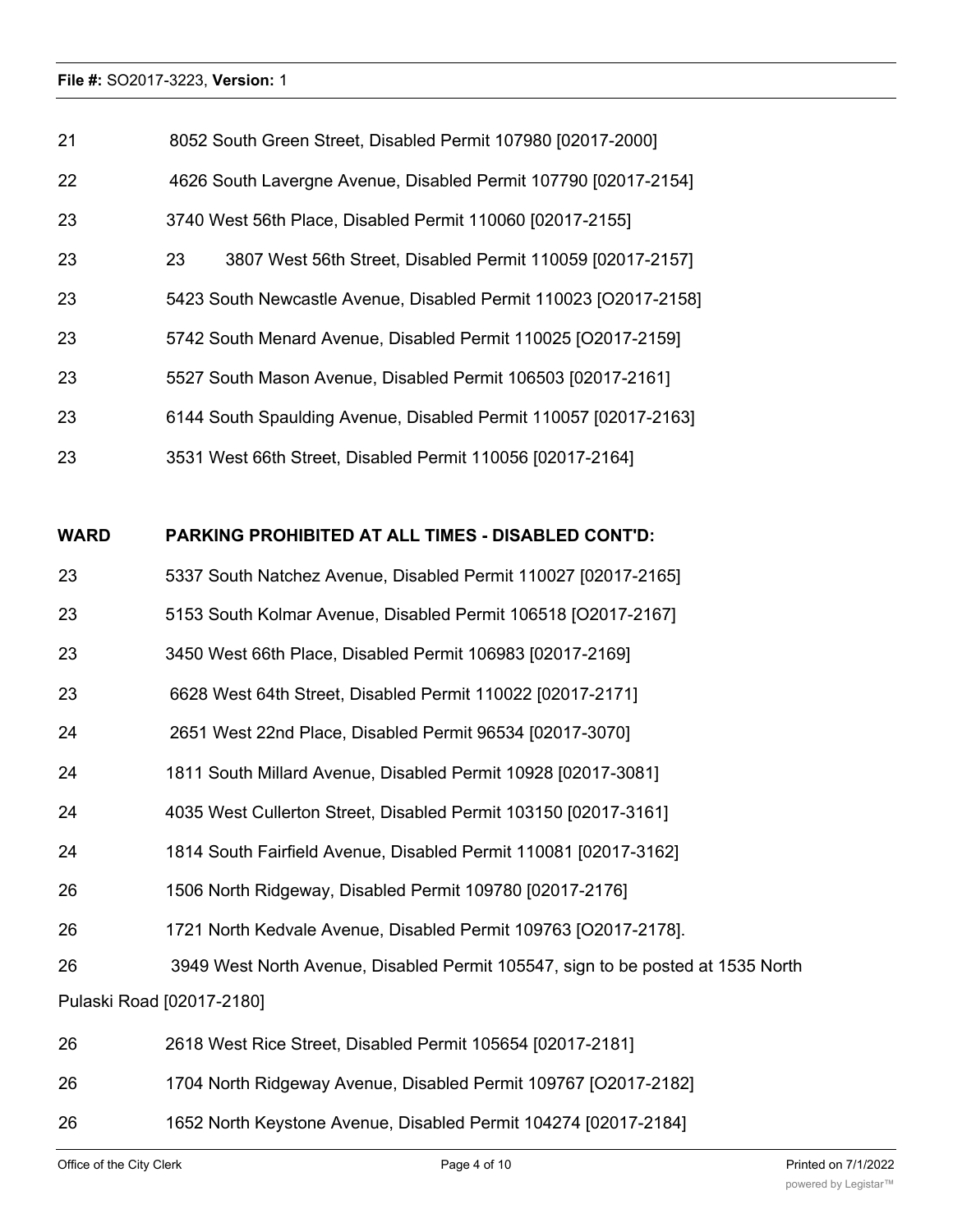| 26          | 1718 North Kedvale Avenue, Disabled Permit 104285 [02017-2186]         |  |  |  |
|-------------|------------------------------------------------------------------------|--|--|--|
| 26          | 1307 North California Avenue, Disabled Permit 105675 [O2017-2187]      |  |  |  |
| 26          | 1420 North Springfield Street, Disabled Permit 93057 [02017-2189]      |  |  |  |
| 26          | 3326 West Division Street, Disabled Permit 104282 [02017-2191]         |  |  |  |
| 26          | 3249 West Le Moyne Street, Disabled Permit 104297 [O2017-2193]         |  |  |  |
| 26          | 1533 North Keeler Avenue, Disabled Permit 106210 [02017-2195]          |  |  |  |
| 26          | 1331 North Avers Avenue, Disabled Permit 104283 [02017-2198]           |  |  |  |
| 26          | 3730 West Mclean Avenue, Disabled Permit 109769 [02017-2199]           |  |  |  |
| 26          | 1630 North Keeler Street, Disabled Permit 109768 [O2017-2200]          |  |  |  |
| 26          | 3622 West North Avenue, Disabled Permit 104279 [02017-2201]            |  |  |  |
| 26          | 1426 North Kolin Avenue, Disabled Permit 105545 [02017-2202]           |  |  |  |
| 26          | 830 North California Avenue, Disabled Permit 105568 [02017-2203]       |  |  |  |
| <b>WARD</b> | PARKING PROHIBITED AT ALL TIMES - DISABLED CONT'D:                     |  |  |  |
| 26          | 3414 West Evergreen Avenue, Disabled Permit 105553 [02017-2204]        |  |  |  |
| 27          | 459 West Division Street, Disabled Permit 105362 [02017-2205]          |  |  |  |
| 27          | 2908 West Fulton Street, Disabled Permit 110979 [02017-2207]<br>27     |  |  |  |
| 27          | 1122 North Ridgeway Avenue, Disabled Permit 98291 [02017-2208]         |  |  |  |
| 27          | 2251 West Adams Street, Disabled Permit 109421 [02017-2215]            |  |  |  |
| 27          | 911 North Central Park Avenue, Disabled Permit 109413 [O2017-2217]     |  |  |  |
| 28          | 3513 West Adams Street, Disabled Permit 110085 [O2017-2223]            |  |  |  |
| 28          | 28<br>1242 South Fairfield Avenue, Disabled Permit 110089 [O2017-2225] |  |  |  |
| 28          | 28<br>4022 West Van Buren Street, Disabled Permit 10089 [O2017-2227]   |  |  |  |
| 28          | 3515 West Monroe Street, Disabled Permit 106890 [O2017-2228]<br>28     |  |  |  |
| 28          | 4127 West Gladys Street, Disabled Permit 109933 [O2017-2229]<br>28     |  |  |  |
|             |                                                                        |  |  |  |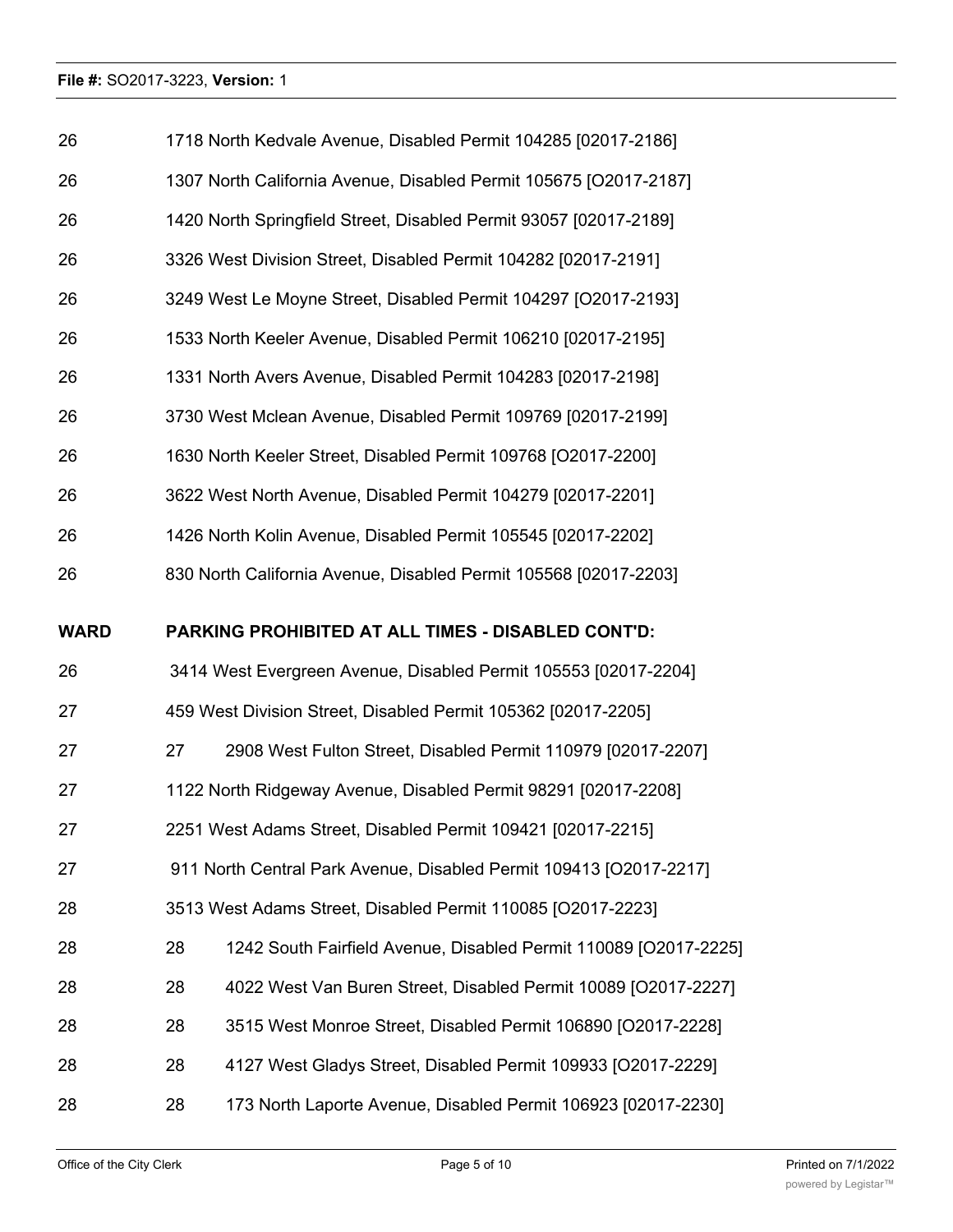| 28          | 28                                                             | 1300 South Fairfield Avenue, Disabled Permit 106085 [02017-2231]    |  |  |
|-------------|----------------------------------------------------------------|---------------------------------------------------------------------|--|--|
| 28          | 28                                                             | 4131 West Adams Street, Disabled Permit 110083 [O2017-2232]         |  |  |
| 28          | 28                                                             | 4209 West Adams Street, Disabled Permit 106908 [O2017-3163]         |  |  |
| 28          | 28                                                             | 4711 West Maypole Avenue, Disabled Permit 111576 [O2017-3164]       |  |  |
| 28          |                                                                | 5153 West Washington Boulevard, Disabled Permit 110099 [O2017-3165] |  |  |
| 28          |                                                                | 4519 West Washington Boulevard, Disabled Permit 110210 [O2017-3166] |  |  |
| 29          |                                                                | 4916 West Congress Parkway, Disabled Permit 106632 [02017-2233]     |  |  |
| 30          |                                                                | 2850 North Parkside Avenue, Disabled Permit 105610 [02017-1796]     |  |  |
| 31          |                                                                | 5108 West Schubert Avenue, Disabled Permit 109553 [O2017-2234]      |  |  |
| 31          | 31                                                             | 2929 North Keating Avenue, Disabled Permit 107553 [02017-2235]      |  |  |
| 31          | 31                                                             | 4627 West Altgeld Street, Disabled Permit 109544 [O2017-2236]       |  |  |
| 31          |                                                                | 5135 West Wellington Avenue, Disabled Permit 102920 [O2017-2237]    |  |  |
| 31          |                                                                | 5057 West Roscoe Street, Disabled Permit 107574 [02017-3079]        |  |  |
| 31          |                                                                | 5306 West Nelson Street, Disabled Permit 107552 [02017-3176]        |  |  |
|             |                                                                |                                                                     |  |  |
| <b>WARD</b> |                                                                | PARKING PROHIBITED AT ALL TIMES - DISABLED CONT'D:                  |  |  |
| 31          |                                                                | 4042 West Nelson Street, Disabled Permit 109509 [O2017-3177]        |  |  |
| 31          | 2924 North Kildare Avenue, Disabled Permit 107570 [O2017-3178] |                                                                     |  |  |
| 31          | 2421 North Tripp Avenue, Disabled Permit 107584 [02017-3179]   |                                                                     |  |  |
| 32          | 3130 West Palmer Street, Disabled Permit 110552 [O2017-3077]   |                                                                     |  |  |
| 32          | 2357 North Lister Avenue, Disabled Permit 107610 [O2017-3078]  |                                                                     |  |  |
| 33          |                                                                | 4511 North Central Park Avenue, Disabled Permit 94730 [02017-3076]  |  |  |
| 34          |                                                                | 10100 South Union Avenue, Disabled Permit 110734 [O2017-2010] •     |  |  |
| 34          | 34                                                             | 10445 South Normal Avenue, Disabled Permit 107297 [02017-2012]      |  |  |
| 34          | 34                                                             | 11401 South Racine Avenue, Disabled Permit 107655 [02017-2014]      |  |  |
| 34          | 34                                                             | 11814 South Wentworth Avenue, Disabled Permit 78203 [02017-2238]    |  |  |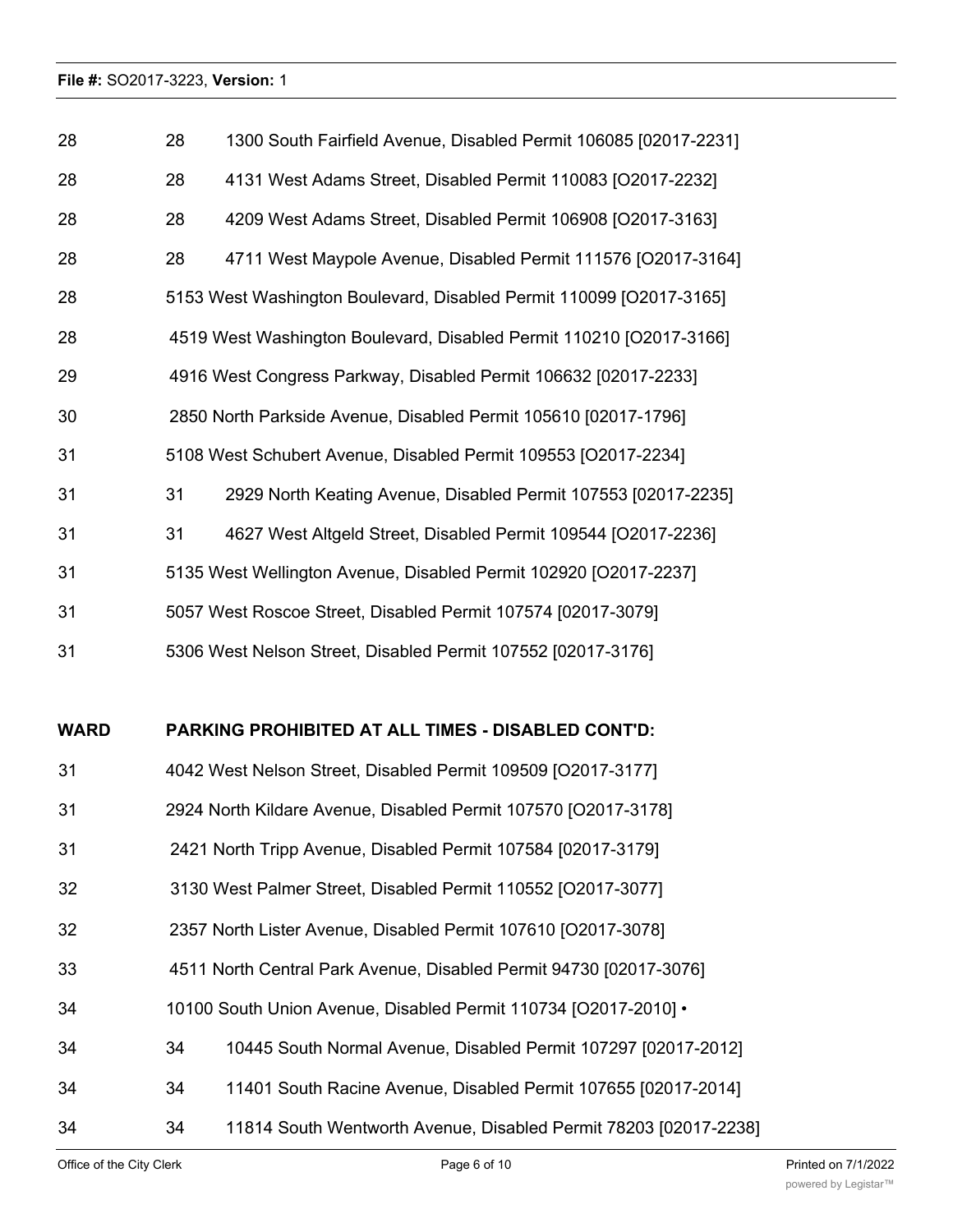| 34          | 34                                                               | 436 West 104th Street, Disabled Permit 107291 [02017-2239]         |  |  |  |
|-------------|------------------------------------------------------------------|--------------------------------------------------------------------|--|--|--|
| 34          | 11350 South Hermosa Avenue, Disabled Permit 103936 [O2017-2240]  |                                                                    |  |  |  |
| 34          | 12222 South Bishop Street, Disabled Permit 94733 [02017-2241]    |                                                                    |  |  |  |
| 34          |                                                                  | 10001 South Peoria Street, Disabled Permit 96543 [02017-2242]      |  |  |  |
| 35          |                                                                  | 2219 North Springfield Avenue, Disabled Permit 106211 [02017-2244] |  |  |  |
| 35          | 35                                                               | 3513 West Diversey Avenue, Disabled Permit 106214 [02017-2245]     |  |  |  |
| 35          | 35                                                               | 3745 North Drake Avenue, Disabled Permit 106218 [O2017-2246]       |  |  |  |
| 35          |                                                                  | 1931 North Kedvale Avenue, Disabled Permit 104345 [02017-2247]     |  |  |  |
| 35          |                                                                  | 2216 North Lowell Avenue, Disabled Permit 104355 [02017-2249]      |  |  |  |
| 35          |                                                                  | 2116 North Karlov Avenue, Disabled Permit 106193 [02017-2251]      |  |  |  |
| 35          |                                                                  | 4540 North Central Park Avenue, Disabled Permit 94714 [02017-2252] |  |  |  |
| 35          |                                                                  | 3915 North Drake Avenue, Disabled Permit 103323 [02017-2253]       |  |  |  |
| 35          |                                                                  | 2732 North Drake Avenue, Disabled Permit 104347 [02017-2254]       |  |  |  |
| 35          |                                                                  | 1938 North Karlov Avenue, Disabled Permit 106200 [02017-2255]      |  |  |  |
| 35          |                                                                  | 2112 North Karlov Avenue, Disabled Permit 107724 [02017-2256]      |  |  |  |
| 35          |                                                                  | 4842 North Ridgeway Avenue, Disabled Permit 106173 [02017-2257]    |  |  |  |
|             |                                                                  |                                                                    |  |  |  |
| <b>WARD</b> |                                                                  | <b>PARKING PROHIBITED AT ALL TIMES - DISABLED CONT'D:</b>          |  |  |  |
| 36          |                                                                  | 5510 West Henderson Street, Disabled Permit 106816 [O2017-2258]    |  |  |  |
| 36          | 2509 North Newland Avenue, Disabled Permit 110605 [02017-2259]   |                                                                    |  |  |  |
| 36          | 2332 North Laramie Avenue, Disabled Permit 106840 [02017-2260]   |                                                                    |  |  |  |
| 36          | 2043 North Leamington Avenue, Disabled Permit 90539 [02017-2261] |                                                                    |  |  |  |
| 36          |                                                                  | 4832 West Homer Street, Disabled Permit 106828 [O2017-2262]        |  |  |  |
| 36          |                                                                  | 2225 North Leamington Avenue, Disabled Permit 103930 [02017-2263]  |  |  |  |
| 36          |                                                                  | 5307 West Belden Street, Disabled Permit 106838 [02017-2264]       |  |  |  |
| 36          |                                                                  | 6617 West Barry Avenue, Disabled Permit 103544 [O2017-2265]        |  |  |  |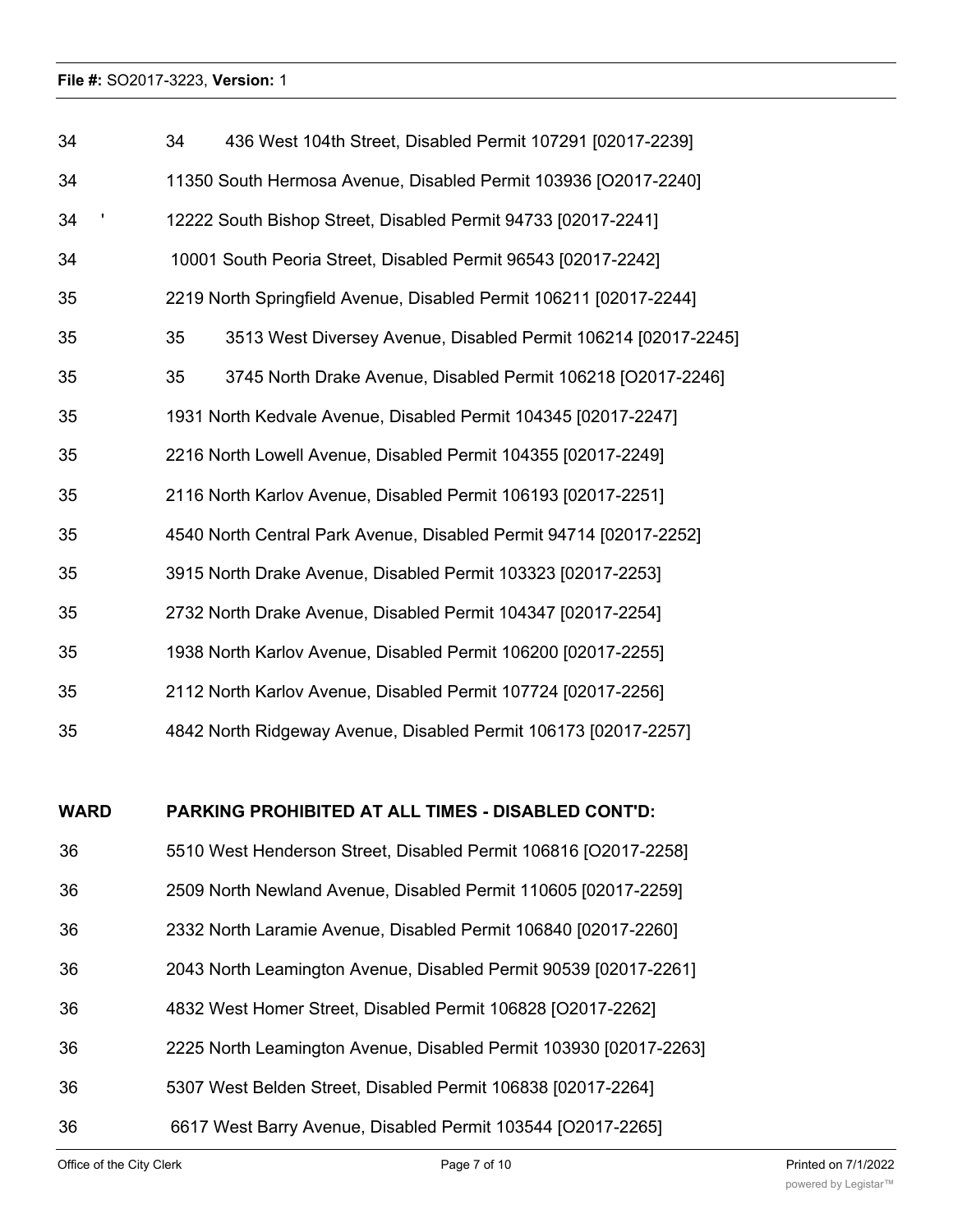| 37          | 1805 North Linder Avenue, Disabled Permit 106646 [O2017-2266]   |                                                                    |  |  |  |
|-------------|-----------------------------------------------------------------|--------------------------------------------------------------------|--|--|--|
| 37          | 37                                                              | 4444 West North Avenue, Disabled Permit 106659 [O2017-2267]        |  |  |  |
| 37          | 37                                                              | 1621 North Luna Avenue, Disabled Permit 106652 [O2017-2406]        |  |  |  |
| 37          | 37                                                              | 841 North Keeler Avenue, Disabled Permit 106649 [02017-2411]       |  |  |  |
| 37          | 37                                                              | 5436 West Cortland Street, Disabled Permit 107740 [O2017-2415]     |  |  |  |
| 37          |                                                                 | 1105 North Springfield Avenue, Disabled Permit 101655 [O2017-2418] |  |  |  |
| 37          |                                                                 | 836 North Karlov Avenue, Disabled Permit 106472 [02017-3058]       |  |  |  |
| 37          |                                                                 | 613 North Lorel Avenue, Disabled Permit 106467 [O2017-3062]        |  |  |  |
| 37          |                                                                 | 1724 North Linder Avenue, Disabled Permit 109383 [O2017-3184]      |  |  |  |
| 39          |                                                                 | 5735 North Kimball Avenue, Disabled Permit 110253 [O2017-3060]     |  |  |  |
| 40          |                                                                 | 2556 West Argyle Street, Disabled Permit 97014 [02017-2425]        |  |  |  |
| 40          |                                                                 | 2515 West Berwyn Avenue, Disabled Permit 106878 [O2017-2427]       |  |  |  |
| 40          | 2718 West Winnemac Avenue, Disabled Permit 106879 [O2017-2428]  |                                                                    |  |  |  |
| 40          |                                                                 | 6515 North Ashland Avenue, Disabled Permit 106877 [O2017-2430]     |  |  |  |
| 40          |                                                                 | 5303 North Rockwell Street, Disabled Permit 110254 [02017-3061]    |  |  |  |
| 48          | 5525 North Winthrop Avenue, Disabled Permit 102995 [O2017-2432] |                                                                    |  |  |  |
| 48          |                                                                 | 5435 West Winthrop Avenue, Disabled Permit 102999 [02017-3067]     |  |  |  |
| 49          |                                                                 | 1053 West Pratt Avenue, Disabled Permit 110643 [02017-2454]        |  |  |  |
|             |                                                                 |                                                                    |  |  |  |
| <b>WARD</b> |                                                                 | PARKING PROHIBITED AT ALL TIMES - DISABLED CONT'D:                 |  |  |  |
| 49          |                                                                 | 1841 West Touhy Avenue, Disabled Permit 106277 [O2017-3055]        |  |  |  |

- 
- 7524 North Ridge Boulevard, Disabled Permit 110649 [02017-3066]
- 1310 West Lunt Avenue, Disabled Permit 107893 [02017-3185]
- 6312 North Richmond Street, Disabled Permit 109908 [02017-1347]
- 6725 North Sacramento Avenue, Disabled Permit 109897 [02017-2500]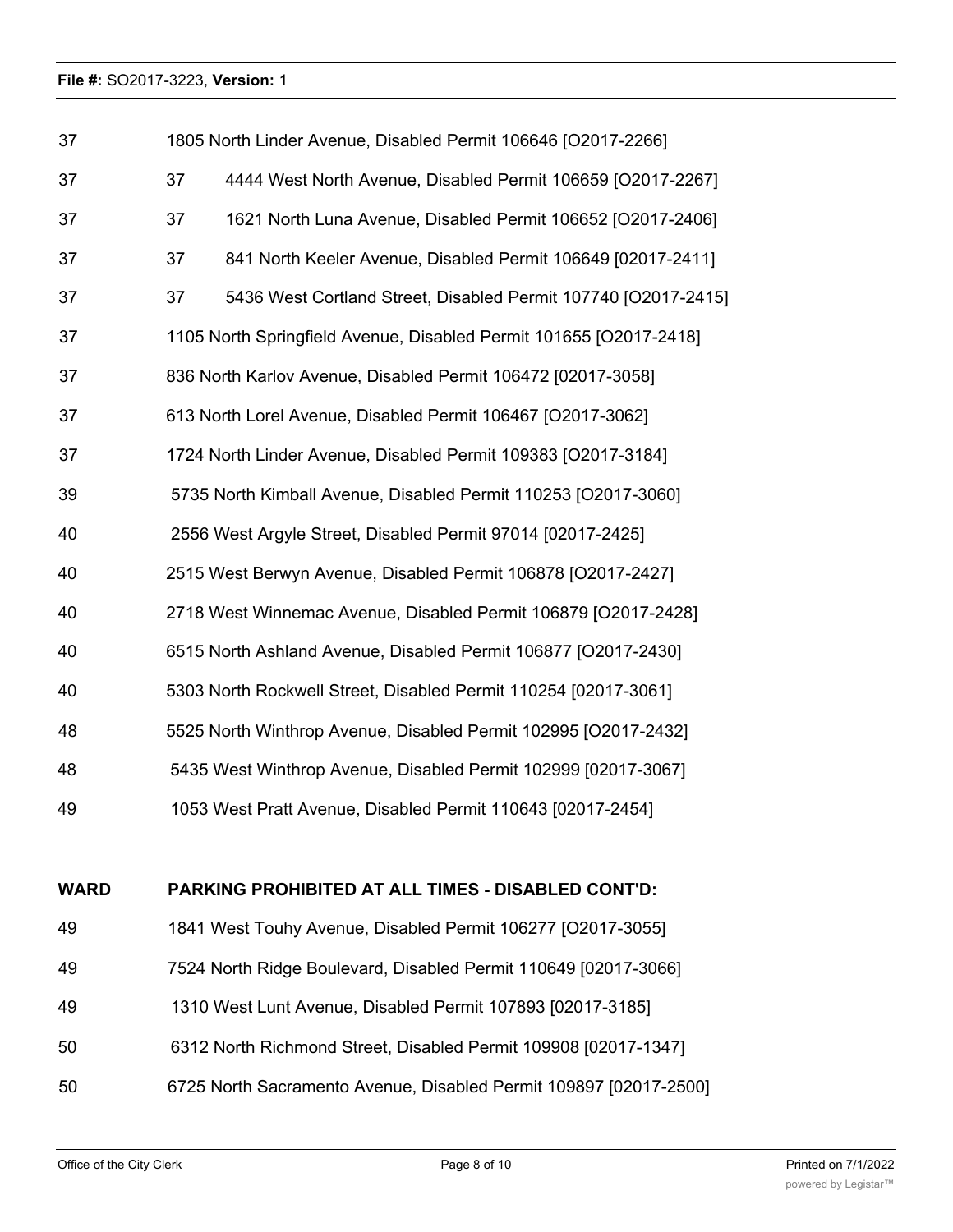# **WARD REPEAL PARKING PROHIBITED AT ALL TIMES - DISABLED:**

| I             | Repeal Disabled Permit 73673, 1522 West Walton Street [O2017-1954]       |
|---------------|--------------------------------------------------------------------------|
| 4             | Repeal Disabled Permit 20294, 5222 South Harper Avenue [O2017-2068]      |
| 13            | Repeal Disabled Permit 97093, 5704 South Nagle Avenue [02017-2031]       |
| $\vert\vert$  | Repeal Disabled Permit 27130, 3145 South Princeton Avenue [02017-2023]   |
| $\mathbf{  }$ | Repeal Disabled Permit 91008, 3808 South Union Avenue [O2017-2024]<br>11 |
| 11            | Repeal Disabled Permit 100219, 2719 South Crowell Street [02017-2025]    |
| 13            | Repeal Disabled Permit 102761, 6642 West 63rd Street [O2017-962]         |
| 13            | Repeal Disabled Permit 99636, 5610 South Austin Avenue [O2017-2028]      |
| 15            | Repeal Disabled Permit 100135, 3045 West 41 st Place [O2017-3170]        |
| 15            | Repeal Disabled Permit 48677, 4620 South Wolcott Avenue [O2017-3174]     |
| 23            | Repeal Disabled Permit 75469, 5732 South Spaulding Avenue [02017-2036]   |
| 23            | Repeal Disabled Permit 97353, 5124 South Sayre Avenue [O2017-2037]       |
| 27            | Repeal Disabled Permit 93329, 2826 West Fulton Street [O2017-3159]       |
| 28            | Repeal Disabled Permit 7077, 3920 West Wilcox Street [O2017-2042]        |
| 40            | Repeal Disabled Permit 82945, 6107 North Washtenaw Avenue [O2017-2054]   |
| 40            | Repeal Disabled Permit 95634, 5752 North Richmond Street [02017-2055]    |
| 49            | Repeal Disabled Permit 95853, 1316 West Howard Street [02017-2064]       |

# **WARD REPEAL PARKING PROHIBITED AT ALL TIMES - DISABLED CONT'D:**

| 49 | Repeal Disabled Permit 64916, 1818 West Touhy Avenue [O2017-2065] |  |  |
|----|-------------------------------------------------------------------|--|--|
|    |                                                                   |  |  |

Repeal Disabled Permit 101101, 2709 West Albion Avenue [O2017-2087]

# **SECTION 2. This ordinance shall take effect and be in force here in after its passage and publication.**